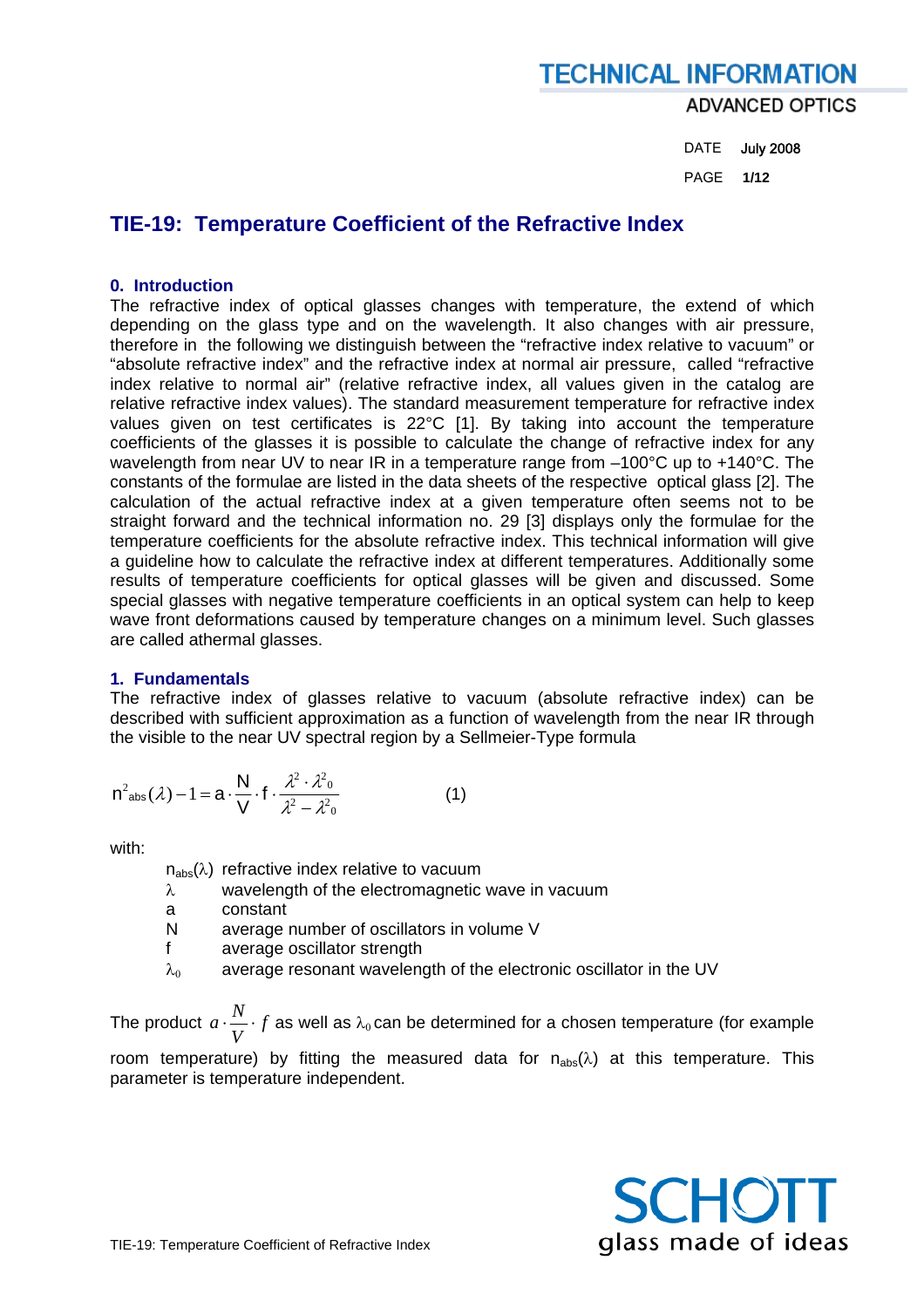DATE July 2008 PAGE **2/12** 

### **2. Derivation and Characterization of the Formula**

The derivative of the Sellmeier function (1) with temperature yields equation (2) after simplification by omitting terms with negligible contributions. The coefficients  $D_0$ ,  $D_1$ ,  $D_2$ ,  $E_0$ ,  $E_1$  and  $\lambda_{TK}$  for a given glass type will be determined by fitting the experimentally obtained data.

$$
\frac{dn_{\text{abs}}(\lambda, T)}{dT} = \frac{n^2(\lambda, T_0) - 1}{2 \cdot n(\lambda, T_0)} \cdot \left( D_0 + 2 \cdot D_1 \cdot \Delta T + 3 \cdot D_2 \cdot \Delta T^2 + \frac{E_0 + 2 \cdot E_1 \cdot \Delta T}{\lambda^2 - \lambda_{TK}^2} \right)
$$
(2)

with:

| $T_0$ | Reference temperature (20°C) |
|-------|------------------------------|
|       |                              |

T Temperature (in °C)

 $\Delta T$  Temperature difference versus T<sub>0</sub>

λ Wavelength of the electromagnetic wave in a vacuum (in µm)

 $D_0$ ,  $D_1$ ,  $D_2$ ,  $E_0$ ,  $E_1$  and  $\lambda_{TK}$ : constants depending on glass type

The refractive index values given in the optical glass catalog apply for an air pressure of 0.10133 $\cdot$ 10<sup>6</sup> Pa. They are called relative refractive index values (n<sub>rel</sub>). These values can be used for  $n(\lambda, T_0)$  in equation (2) with sufficient accuracy.

When the function of temperature is closed integrable, the change in the absolute refractive index,  $n_{\text{abs}}(l, T_0)$ , with the temperature difference (T-T<sub>0</sub>) can be derived from equation (2):

$$
\Delta n_{\text{abs}}(\lambda, T) = \frac{n^2(\lambda, T_0) - 1}{2 \cdot n(\lambda, T_0)} \cdot \left( D_0 \cdot \Delta T + D_1 \cdot \Delta T^2 + D_2 \cdot \Delta T^3 + \frac{E_0 \cdot \Delta T + E_1 \cdot \Delta T^2}{\lambda^2 - \lambda_{TK}^2} \right)
$$
(3)

and

$$
n_{\text{abs}}(\lambda, T) = n_{\text{abs}}(\lambda, T_0) + \Delta n_{\text{abs}}(\lambda, T) \tag{4}
$$

Consequently, two simple closed expressions for the calculation of the temperature coefficient of the absolute refractive index: dT  $\frac{dn_{\text{abs}}(\lambda, T)}{T}$ , as well as the change of the absolute refractive index with temperature:  $\Delta n_{abs}(\lambda, T)$  are available.

The refractive index relative to air dT  $\frac{dn_{\text{rel}}(\lambda, T)}{dT}$  and  $\Delta n_{\text{rel}}(\lambda, T)$  can be calculated from:  $(\lambda, T, p)$  $(\lambda, T) = \frac{n_{\text{abs}}(\lambda, T)}{\lambda}$  $n_{\text{air}}(\lambda, T, p)$  $n_{\rm abs}(\lambda, T)$  $\mathsf{n}_{\sf rel}(\lambda,\mathsf{T})$ air abs  $r_{rel}(\lambda, T) = \frac{n_{abs}(\lambda, T)}{n_{abs}(\lambda, T, p)}$  (5)

and

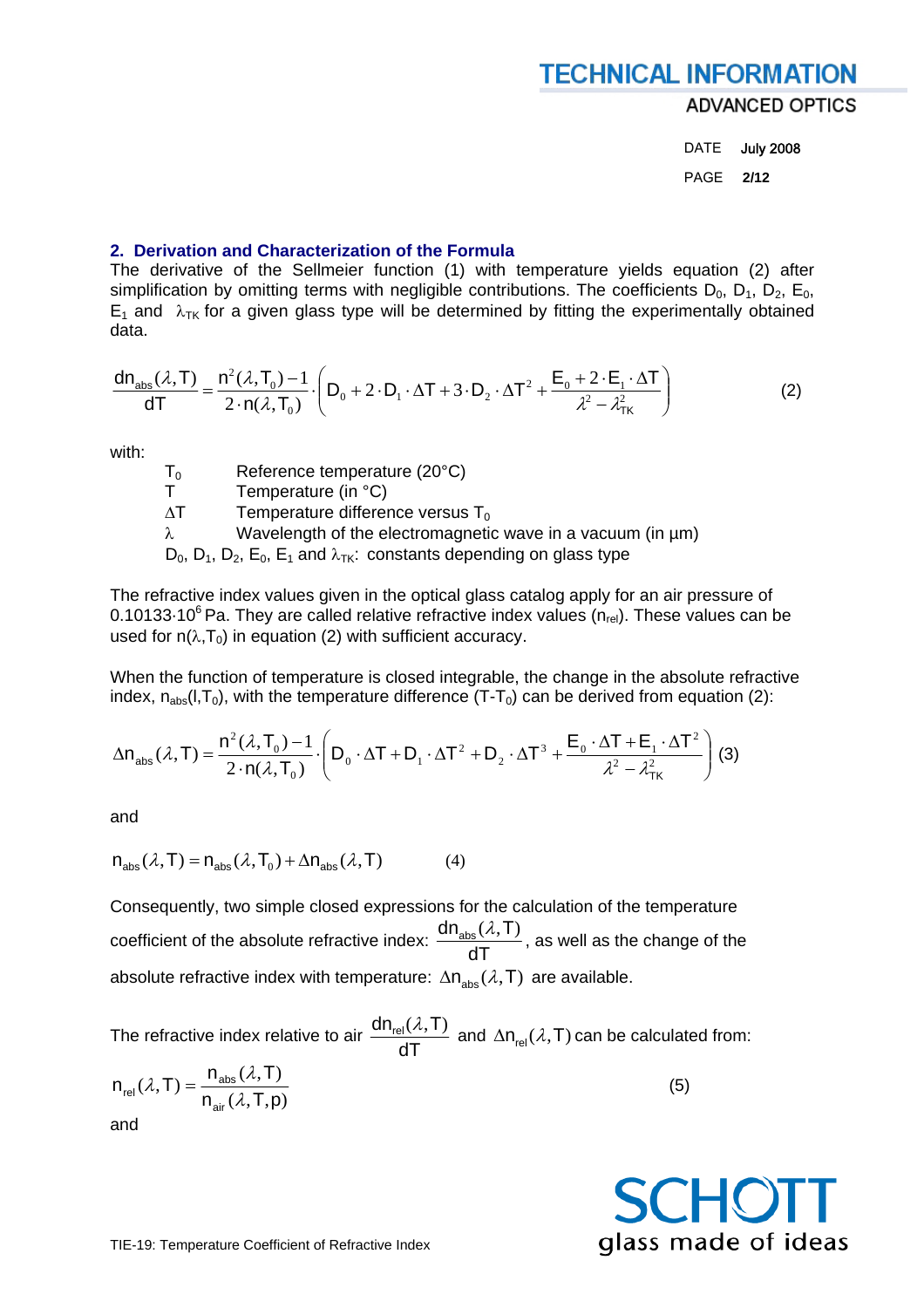## **ADVANCED OPTICS**

DATE July 2008 PAGE **3/12** 

$$
\frac{dn_{\text{abs}}(\lambda, T)}{dT} = n_{\text{air}}(\lambda, T, p) \cdot \frac{dn_{\text{rel}}(\lambda, T)}{dT} + n_{\text{rel}}(\lambda, T) \cdot \frac{dn_{\text{air}}(\lambda, T, p)}{dT}
$$
(6)

or

$$
\frac{dn_{\text{rel}}(\lambda, T)}{dT} = \frac{\frac{dn_{\text{abs}}(\lambda, T)}{dT} - n_{\text{rel}}(\lambda, T) \cdot \frac{dn_{\text{air}}(\lambda, T, p)}{dT}}{n_{\text{air}}(\lambda, T, p)}
$$
(7)

In (6) and (7)  $n_{rel}(\lambda, T_0)$  can be substituted for  $n_{rel}(\lambda, T)$  with sufficient accuracy.

The value for  $n_{air}(\lambda, T, p)$  and  $\frac{d_{air}(\lambda, T, p)}{dT}$  $\frac{d n_{air}(\lambda, T, p)}{d \lambda}$  can be calculated with good accuracy with

$$
n_{\text{air}}(\lambda, T, P) = 1 + \frac{n_{\text{air}}(\lambda, 15^{\circ}C, P_{0}) - 1}{\left(1 + 3.4785 \times 10^{-3} \frac{1}{^{\circ}C} \cdot (T - 15^{\circ}C)\right)} \cdot \frac{P}{P_{0}}
$$
(8)

$$
n_{air}(\lambda,15^{\circ}C,P_{0}) = 1 + \left(6432.8 + \frac{2949810\frac{1}{\mu m^{2}} \cdot \lambda^{2}}{\left(146\frac{1}{\mu m^{2}} \cdot \lambda^{2} - 1\right)} + \frac{25540\frac{1}{\mu m^{2}} \cdot \lambda^{2}}{\left(41\frac{1}{\mu m^{2}} \cdot \lambda^{2} - 1\right)}\right) \times 10^{-8}
$$
(9)

$$
\frac{dn_{air}(\lambda, T, P)}{dT} = -0.00367 \cdot \frac{n_{air}(\lambda, T, P) - 1}{1 + 0.00367 \cdot \frac{1}{^{\circ}C} \cdot T}
$$
(10)

with:

 $P_0$  0.101325x10<sup>6</sup> Pa (normal pressure in Pascal)

- P air pressure
- λ Wavelength of the electromagnetic wave in a vacuum (in µm)
- $T$  temperature (in  $°C$ )

With the help of 6 glass specific parameters D0, D1, D2, E0, E1 and  $\lambda_{TK}$  the value of the temperature coefficient of the absolute refractive index (compared to vacuum) as a function of temperature and wavelength can be calculated with equation (2) for each glass type. The variation of the absolute refractive index compared to the value at 20°C can be calculated with equation (3). The corresponding value for air can be calculated by (7) and (5).

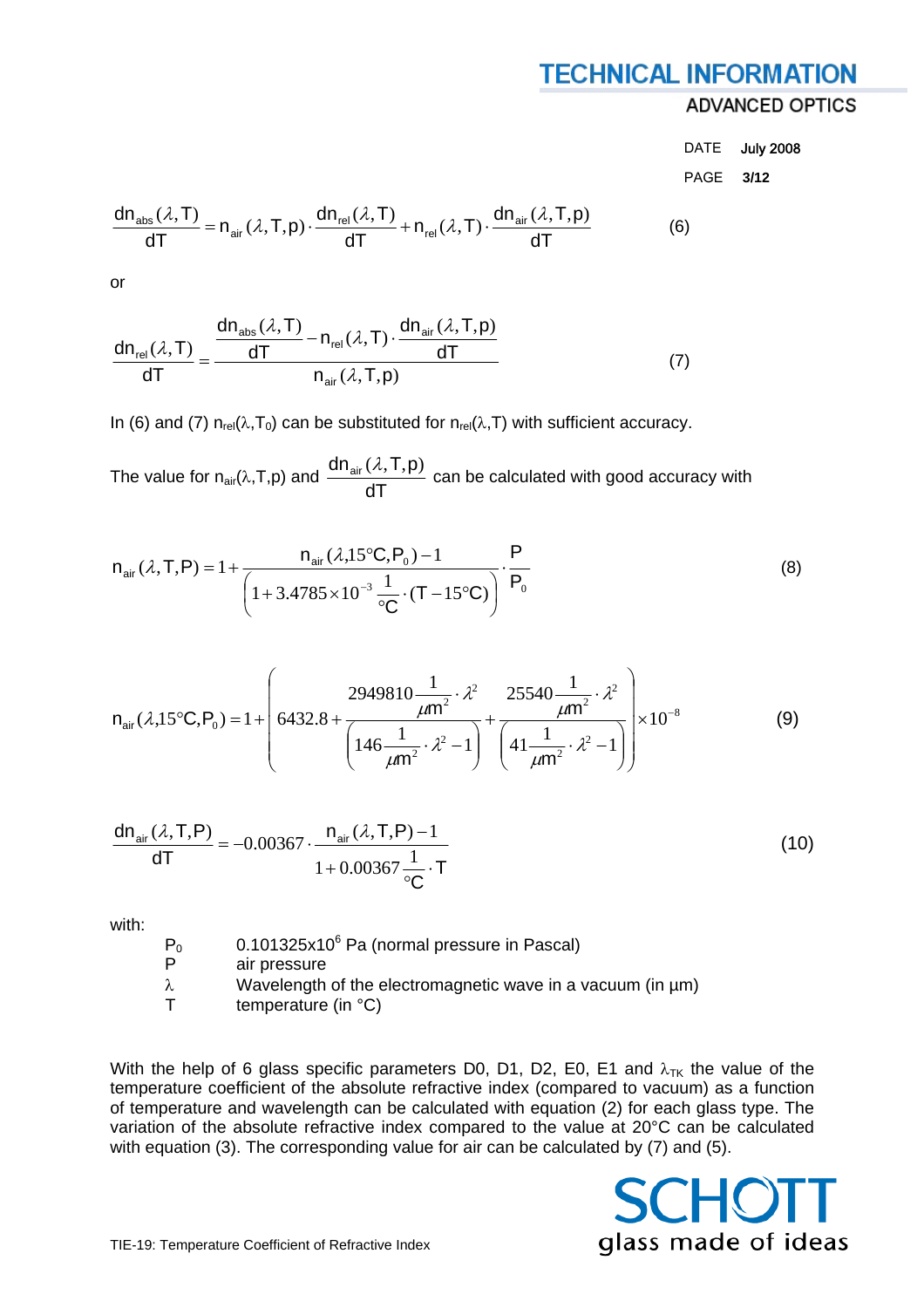**ADVANCED OPTICS** 

DATE July 2008

PAGE **4/12** 

glass made of ideas

The constants of formula (2) and (3) are given in the glass data sheets [2]. The constants are valid for a temperature range from –100°C to +140°C and a wavelength range from 0.3650 µm to 1.014 µm. The temperature coefficients in the data sheets are guideline values.

Upon request, measurements can be performed on individual melts for the temperature and wavelength range as given above with a precision better than  $\pm$  5.10<sup>-7</sup>/K. The constants of the dispersion formula can be calculated from this measured data and will be listed on the test certificate for the individual glass melt on request.

## **3. Temperature Coefficients of Optical Glasses**

The extent of change of the refractive index at a given wavelength varies from glass to glass. Table 1 shows the list of our current product range sorted by the relative temperature coefficients between +20°C and +40°C at the e-line (~546.1 nm). The values reach from +12.5\*10<sup>-6</sup>/K for SF57 down to  $-6.7$ \*10<sup>-6</sup>/K for N-PK51 and  $-10.4$ \*10<sup>-6</sup>/K for LITHOTEC-CAF2.

| <b>Glass</b>      |         |       | Relative temperature coefficients of refractive index<br>$[+20/+40$ deg.C] in 10 <sup>-6</sup> /K |        |        |  |
|-------------------|---------|-------|---------------------------------------------------------------------------------------------------|--------|--------|--|
|                   | nd      | Vd    | 1060nm                                                                                            | e-line | g-line |  |
| <b>SF57</b>       | 1,84666 | 23,83 | 7,60                                                                                              | 12,50  | 18,90  |  |
| SF57HHT           | 1,84666 | 23,83 | 7,60                                                                                              | 12,50  | 18,90  |  |
| SF <sub>6</sub>   | 1,80518 | 25,43 | 6,80                                                                                              | 11,10  | 16,20  |  |
| SF6HT             | 1,80518 | 25,43 | 6,80                                                                                              | 11,10  | 16,20  |  |
| <b>SF56A</b>      | 1,78470 | 26,08 | 6,20                                                                                              | 10,00  | 14,70  |  |
| <b>LITHOSIL-Q</b> | 1,45844 | 67,83 | 9,40                                                                                              | 9,90   | 10,40  |  |
| N-LASF40          | 1,83404 | 37,30 | 7,30                                                                                              | 9,30   | 11,40  |  |
| SF4               | 1,75520 | 27,58 | 5,70                                                                                              | 9,20   | 13,30  |  |
| N-LAF36           | 1,79952 | 42,37 | 7,40                                                                                              | 9,10   | 10,80  |  |
| P-LASF47          | 1,80610 | 40,90 | 6,90                                                                                              | 8,60   | 10,30  |  |
| N-LAF33           | 1,78582 | 44,05 | 7,00                                                                                              | 8,50   | 10,00  |  |
| N-LAF35           | 1,74330 | 49,40 | 7,10                                                                                              | 8,40   | 9,60   |  |
| <b>LAFN7</b>      | 1,74950 | 34,95 | 6,30                                                                                              | 8,30   | 10,40  |  |
| <b>SF10</b>       | 1,72825 | 28,41 | 5,30                                                                                              | 8,10   | 11,60  |  |
| SF <sub>1</sub>   | 1,71736 | 29,51 | 5,00                                                                                              | 7,90   | 11,30  |  |
| N-ZK7             | 1,50847 | 61,19 | 6,40                                                                                              | 7,00   | 7,60   |  |
| N-LASF43          | 1,80610 | 40,61 | 5,00                                                                                              | 6,50   | 8,10   |  |
| <b>P-SF67</b>     | 1,90680 | 21,40 | 2,80                                                                                              | 6,30   | 11,70  |  |
| SF <sub>5</sub>   | 1,67270 | 32,21 | 3,50                                                                                              | 5,80   | 8,40   |  |
| KZFS12            | 1,69600 | 36,29 | 4,30                                                                                              | 5,70   | 7,30   |  |
| <b>N-LASF45</b>   | 1,80107 | 34,97 | 3,80                                                                                              | 5,70   | 7,90   |  |
| N-LASF41          | 1,83501 | 43,13 | 4,00                                                                                              | 5,40   | 6,80   |  |
| N-LAF34           | 1,77250 | 49,62 | 4,30                                                                                              | 5,40   | 6,50   |  |
| N-KZFS2           | 1,55836 | 54,01 | 4,70                                                                                              | 5,30   | 5,90   |  |
| <b>N-LASF44</b>   | 1,80420 | 46,50 | 4,00                                                                                              | 5,30   | 6,50   |  |
| N-SSK2            | 1,62229 | 53,27 | 4,30                                                                                              | 5,20   | 6,10   |  |
| <b>N-BALF4</b>    | 1,57956 | 53,87 | 4,20                                                                                              | 5,10   | 6,00   |  |
|                   |         |       |                                                                                                   |        |        |  |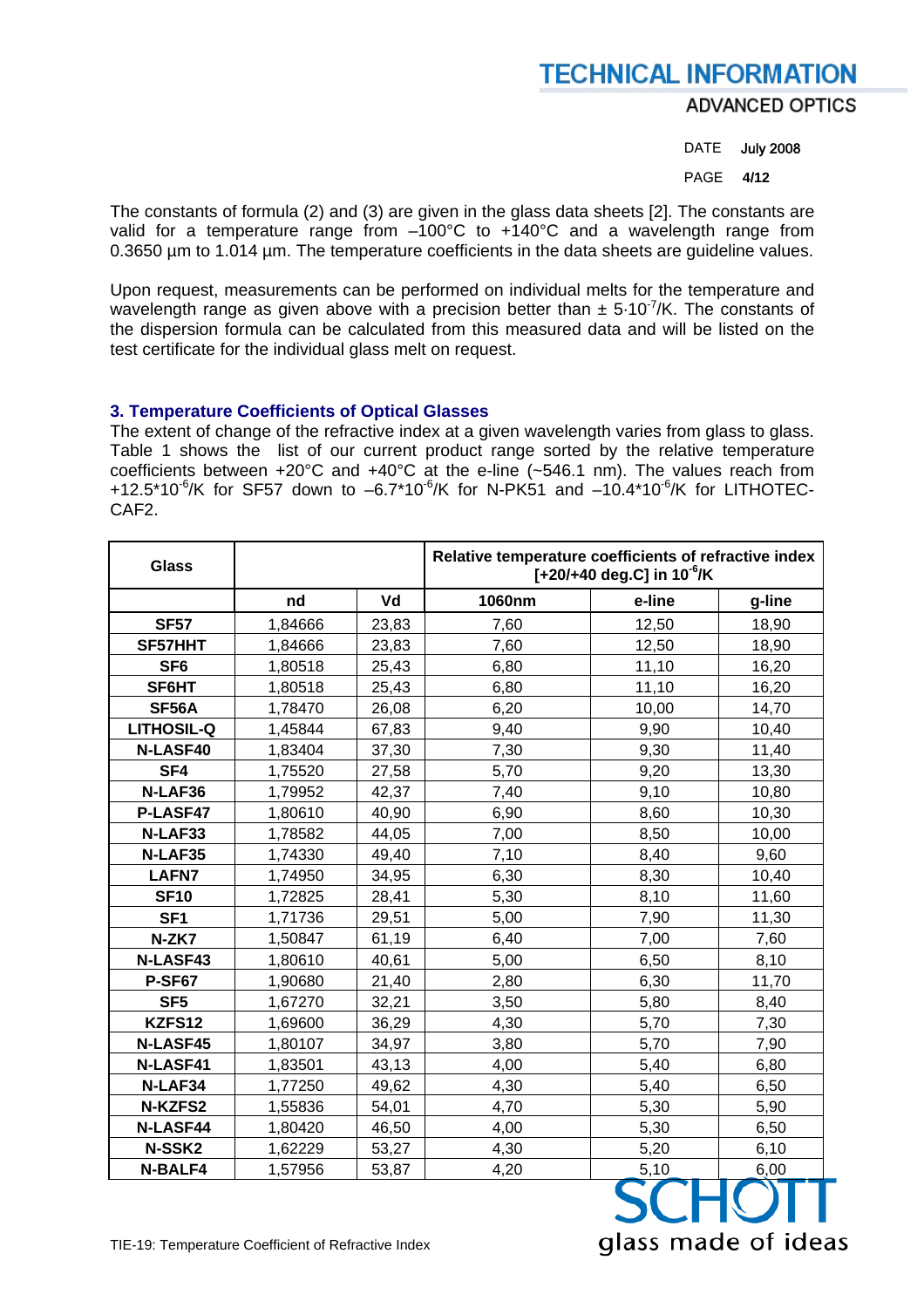## ADVANCED OPTICS

| <b>July 2008</b><br><b>DATE</b> |
|---------------------------------|
|---------------------------------|

PAGE **5/12** 

| N-LAK10           | 1,72003 | 50,62 | 4,20    | 5,10 | 6,10 |
|-------------------|---------|-------|---------|------|------|
| <b>N-LASF9</b>    | 1,85025 | 32,17 | 2,90    | 5,10 | 7,70 |
| N-LAF21           | 1,78800 | 47,49 | 3,90    | 5,10 | 6,20 |
| N-LAK8            | 1,71300 | 53,83 | 4,10    | 5,00 | 5,80 |
| N-BAF10           | 1,67003 | 47,11 | 3,80    | 4,90 | 6,00 |
| N-LASF31A         | 1,88300 | 40,76 | 3,30    | 4,90 | 6,60 |
| SF <sub>2</sub>   | 1,64769 | 33,85 | 2,70    | 4,60 | 6,90 |
| F <sub>5</sub>    | 1,60342 | 38,03 | 3,00    | 4,60 | 6,20 |
| N-KZFS11          | 1,63775 | 42,41 | 3,50    | 4,60 | 5,70 |
| N-SK <sub>2</sub> | 1,60738 | 56,65 | 3,60    | 4,50 | 5,30 |
| F <sub>2</sub>    | 1,62004 | 36,37 | 2,70    | 4,40 | 6,30 |
| <b>N-BASF2</b>    | 1,66446 | 36,00 | 2,90    | 4,40 | 6,20 |
| N-LAK33A          | 1,75393 | 52,27 | 3,40    | 4,40 | 5,30 |
| N-BASF64          | 1,70400 | 39,38 | 2,80    | 4,30 | 5,90 |
| <b>N-LAF7</b>     | 1,74950 | 34,82 | 2,60    | 4,30 | 6,30 |
| K <sub>10</sub>   | 1,50137 | 56,41 | 3,60    | 4,20 | 4,90 |
| N-LAK14           | 1,69680 | 55,41 | 3,20    | 4,00 | 4,70 |
| N-KZFS8           | 1,72047 | 34,70 | 2,40    | 4,00 | 5,80 |
| N-BAK4            | 1,56883 | 55,98 | 3,10    | 3,90 | 4,70 |
| N-LAK34           | 1,72916 | 54,50 | 3,00    | 3,80 | 4,60 |
| N-SK5             | 1,58913 | 61,27 | 3,20    | 3,70 | 4,30 |
| N-KZFS4           | 1,61336 | 44,49 | 2,70    | 3,70 | 4,70 |
| N-LAK9            | 1,69100 | 54,71 | 2,90    | 3,70 | 4,40 |
| <b>P-SK57</b>     | 1,58700 | 59,60 | 2,90    | 3,60 | 4,30 |
| $N-F2$            | 1,62005 | 36,43 | 2,10    | 3,50 | 5,10 |
| <b>N-BK10</b>     | 1,49782 | 66,95 | 2,90    | 3,40 | 3,80 |
| <b>N-SF15</b>     | 1,69892 | 30,20 | 1,60    | 3,40 | 5,80 |
| N-SF5             | 1,67271 | 32,25 | 1,80    | 3,40 | 5,50 |
| N-BAF4            | 1,60568 | 43,72 | 2,20    | 3,30 | 4,50 |
| N-BAF52           | 1,60863 | 46,60 | 2,30    | 3,30 | 4,30 |
| N-SSK5            | 1,65844 | 50,88 | 2,20    | 3,20 | 4,20 |
| <b>N-SK11</b>     | 1,56384 | 60,80 | 2,60    | 3,20 | 3,80 |
| N-LAK22           | 1,65113 | 55,89 | 2,40    | 3,10 | 3,90 |
| <b>N-SK14</b>     | 1,60311 | 60,60 | 2,40    | 3,10 | 3,70 |
| N-PSK3            | 1,55232 | 63,46 | 2,50    | 3,00 | 3,50 |
| N-BK7             | 1,51680 | 64,17 | 2,40    | 3,00 | 3,50 |
| <b>N-BALF5</b>    | 1,54739 | 53,63 | 2,10    | 2,90 | 3,70 |
| N-SSK8            | 1,61773 | 49,83 | 2,00    | 2,90 | 3,90 |
| LLF1              | 1,54814 | 45,75 | 1,90    | 2,90 | 3,90 |
| N-BAF51           | 1,65224 | 44,96 | 1,70    | 2,90 | 4,10 |
| N-SK4             | 1,61272 | 58,63 | 2,10    | 2,80 | 3,40 |
| N-SF64            | 1,70591 | 30,23 | 0,90    | 2,70 | 5,10 |
| N-SF8             | 1,68894 | 31,31 | 0,90    | 2,60 | 4,80 |
| N-BAK1            | 1,57250 | 57,55 | 1,80    | 2,50 | 3,20 |
| <b>N-SF66</b>     | 1,92286 | 20,88 | $-0,50$ | 2,40 | 7,30 |
| <b>N-SF11</b>     | 1,78472 | 25,68 | 0,10    | 2,40 | 5,60 |
| <b>N-SK16</b>     | 1,62041 | 60,32 | 1,70    | 2,30 | 2,90 |
|                   |         |       |         |      |      |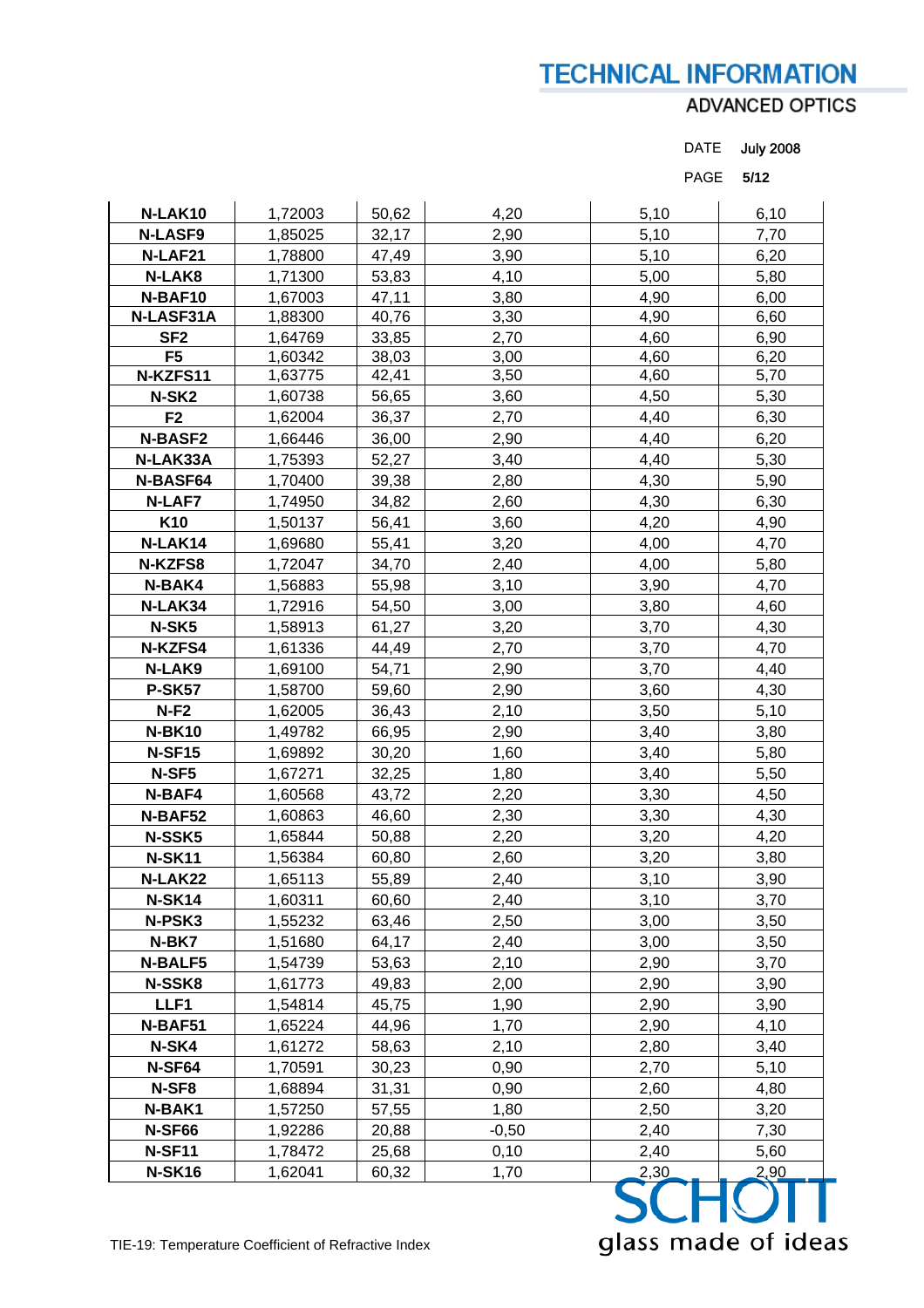## **ADVANCED OPTICS**

DATE July 2008

|                      |         |       |          | <b>PAGE</b> | 6/12    |
|----------------------|---------|-------|----------|-------------|---------|
| <b>N-SF57</b>        | 1,84666 | 23,78 | $-0,50$  | 2,20        | 6,00    |
|                      |         |       |          |             |         |
| N-SF57HT             | 1,84666 | 23,78 | $-0,50$  | 2,20        | 6,00    |
| $N-K5$               | 1,52249 | 59,48 | 1,40     | 2,10        | 2,70    |
| <b>N-SF56</b>        | 1,78470 | 26,10 | $-0,30$  | 2,00        | 5,10    |
| LF <sub>5</sub>      | 1,58144 | 40,85 | 0,80     | 2,00        | 3,40    |
| N-SF1                | 1,71736 | 29,62 | 0,00     | 1,80        | 4,20    |
| N-KF9                | 1,52346 | 51,54 | 0,90     | 1,80        | 2,60    |
| N-BAK2               | 1,53996 | 59,71 | 1,00     | 1,70        | 2,30    |
| K7                   | 1,51112 | 60,41 | 0,90     | 1,60        | 2,20    |
| N-SF6                | 1,80518 | 25,36 | $-0,80$  | 1,50        | 4,80    |
| N-SF6HT              | 1,80518 | 25,36 | $-0,80$  | 1,50        | 4,80    |
| <b>N-SF10</b>        | 1,72828 | 28,53 | $-0,50$  | 1,50        | 4,10    |
| N-SF4                | 1,75513 | 27,38 | $-0,70$  | 1,40        | 4,20    |
| N-SF14               | 1,76182 | 26,53 | $-1,10$  | 1,10        | 4,10    |
| N-LAK21              | 1,64049 | 60,10 | 0,50     | 1,00        | 1,60    |
| <b>N-LAF2</b>        | 1,74397 | 44,85 | $-0,10$  | 1,00        | 2,30    |
| N-LAK7               | 1,65160 | 58,52 | 0,00     | 0,70        | 1,30    |
| N-LAK12              | 1,67790 | 55,20 | $-1,20$  | $-0,40$     | 0,30    |
| N-FK5                | 1,48749 | 70,41 | $-1,40$  | $-1,00$     | $-0,60$ |
| N-PSK53              | 1,62014 | 63,48 | $-2,90$  | $-2,30$     | $-1,80$ |
| N-PSK53A             | 1,61800 | 63,39 | $-2,90$  | $-2,40$     | $-1,80$ |
| <b>P-PK53</b>        | 1,52690 | 66,22 | $-5,60$  | $-5,20$     | $-4,70$ |
| N-FK51A              | 1,48656 | 84,47 | $-6,00$  | $-5,70$     | $-5,30$ |
| N-PK52A              | 1,49700 | 81,61 | $-6,70$  | $-6,40$     | $-6,00$ |
| <b>N-PK51</b>        | 1,52855 | 76,98 | $-7,10$  | $-6,70$     | $-6,40$ |
| <b>LITHOTEC-CAF2</b> | 1,43385 | 95,23 | $-10,40$ | $-10,20$    | $-9,90$ |

**Table 1:** List of our current product range sorted by the relative temperature coefficients between +20°C and +40°C at the e-line  $($ -546.1 nm)

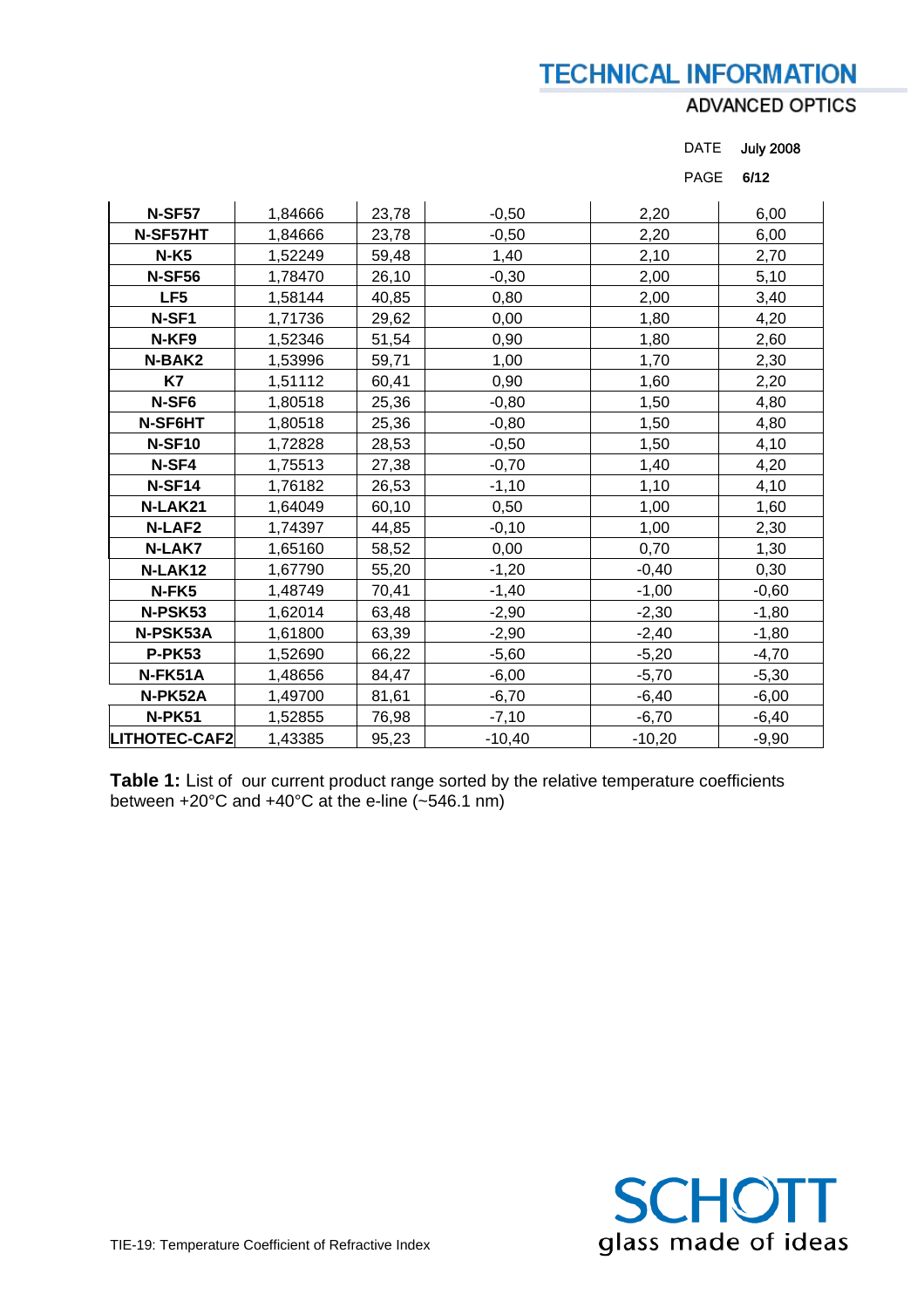DATE July 2008

PAGE **7/12** 

Figures 1 to 4 show the change of the temperature coefficients of refractive index (absolute on the left side and relative on the right side) with temperature for different wavelengths and different glasses. It can be seen that the shape of the curve of the relative temperature coefficients differs from the absolute temperature coefficients. The reason is the influence of the temperature coefficients of the air. In general the influence of the temperature on the refractive index at shorter wavelengths is much higher compared to longer wavelengths. This "dispersion" of the temperature coefficient is more pronounced for high dispersion glasses.



**Figure 1:** Temperature coefficient of the absolute (left figure) and relative (right figure) refractive index of SF57 for different wavelengths



**Figure 2:** Temperature coefficient of the absolute (left figure) and relative (right figure) refractive index of F2 for different wavelengths

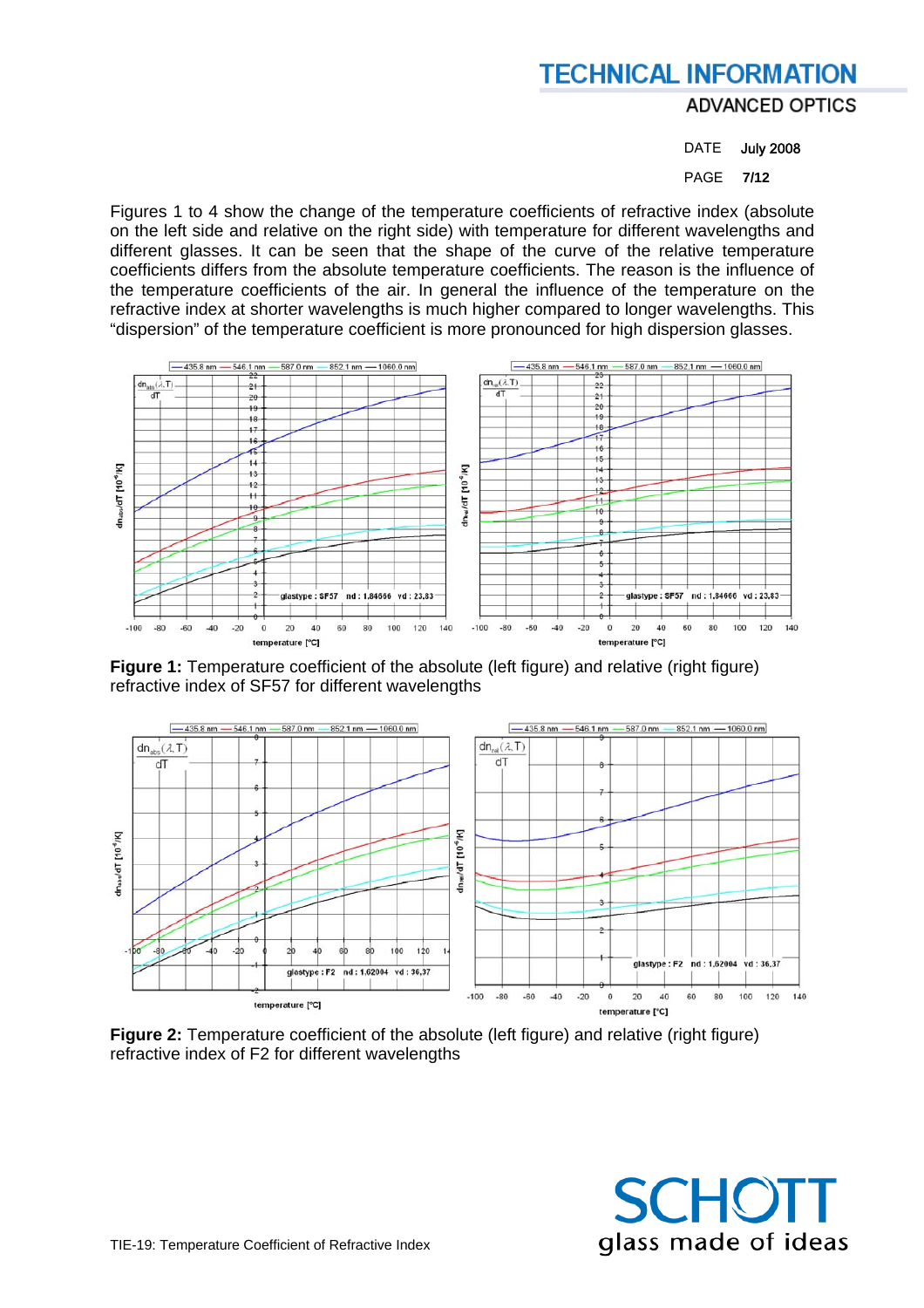### DATE July 2008

PAGE **8/12** 



**Figure 3:** Temperature coefficient of the absolute (left figure) and relative (right figure) refractive index of **N-BK7** for different wavelengths



Figure 4: Temperature coefficient of the absolute (left figure) and relative (right figure) refractive index of **N-LAF2** for different wavelengths

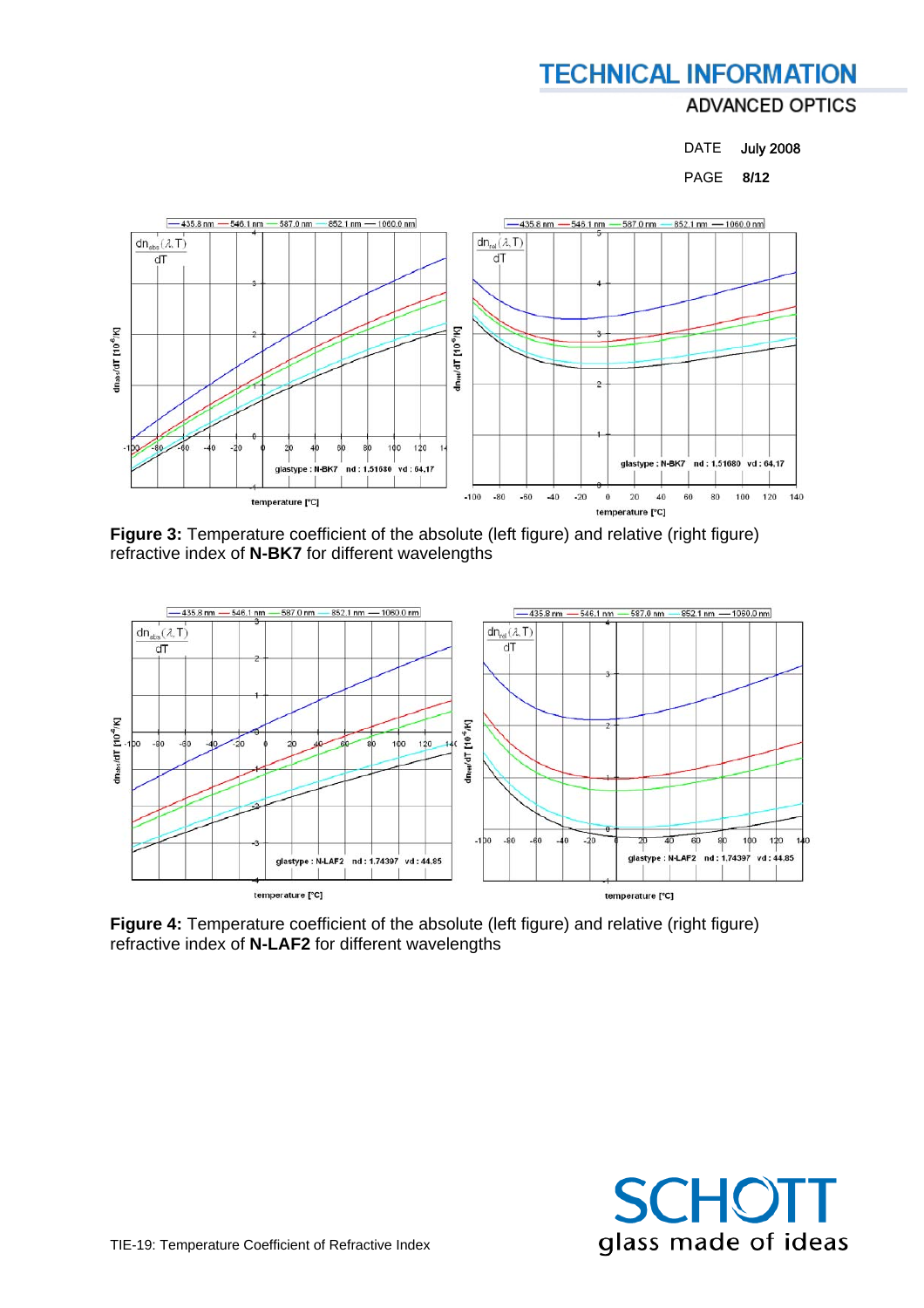DATE July 2008 PAGE **9/12** 

Figure 5 summarizes the above displayed examples in one diagram to better pronounce the different temperature coefficients of different glasses. Often it is easier to display the absolute values of refractive index as a function of temperature. In figure 7 the change of the relative refractive index with temperature is displayed for the above discussed glass types. It can be seen that a temperature increase of 20°C changes the refractive index of SF57 at the d-line by  $2.3*10^{-4}$ . Additionally the diagrams also contain the temperature change curves of N-PK51. This glass has a negative temperature coefficient over the complete temperature range.



Figure 5: Temperature coefficient of the absolute (left figure) and relative (right figure) refractive index of different glass types in comparison.

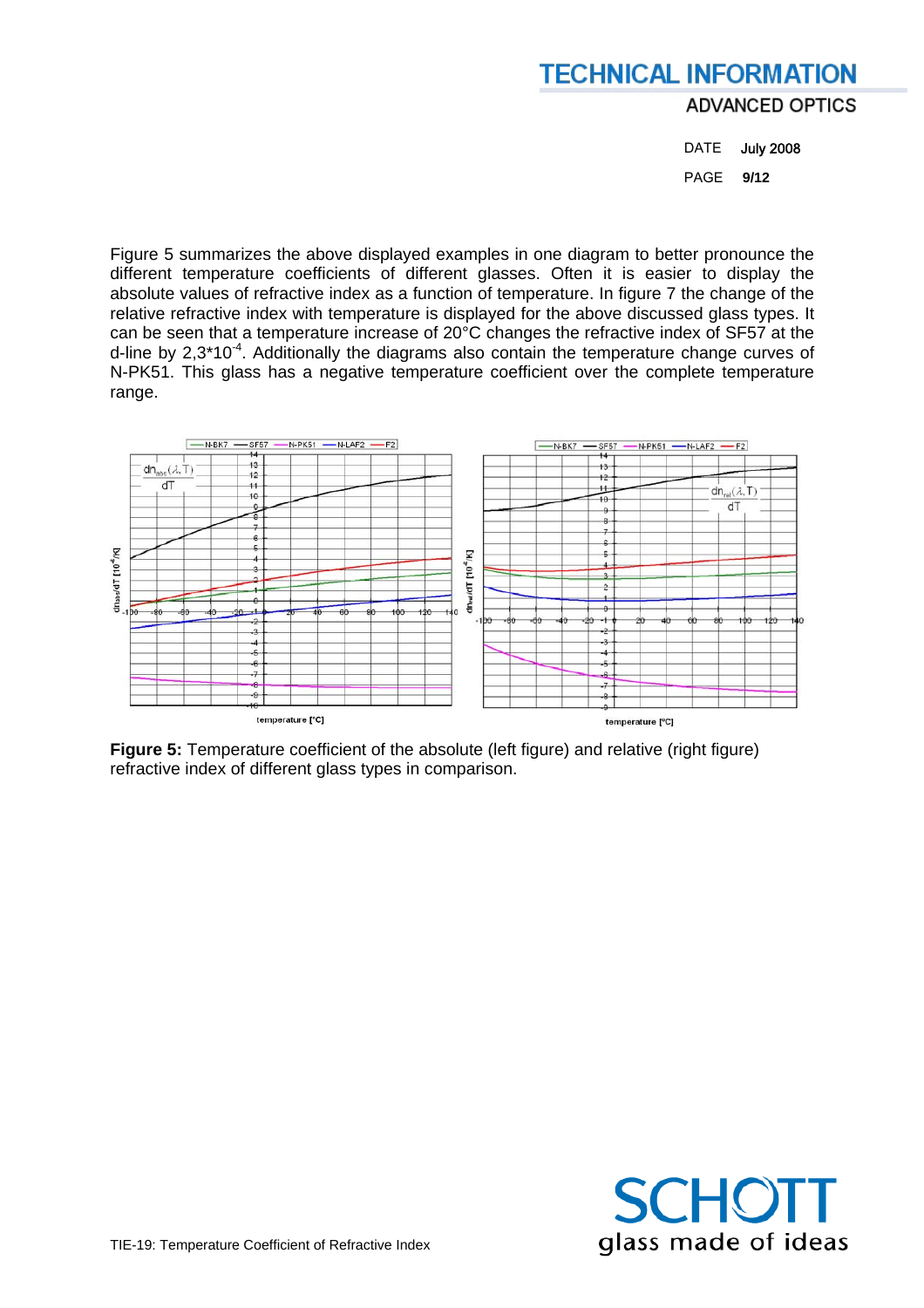DATE July 2008

PAGE **10/12** 



temperature [°C]

Figure 6: Change of the relative refractive index (catalog value at 20°C) with temperature of some different glass types.

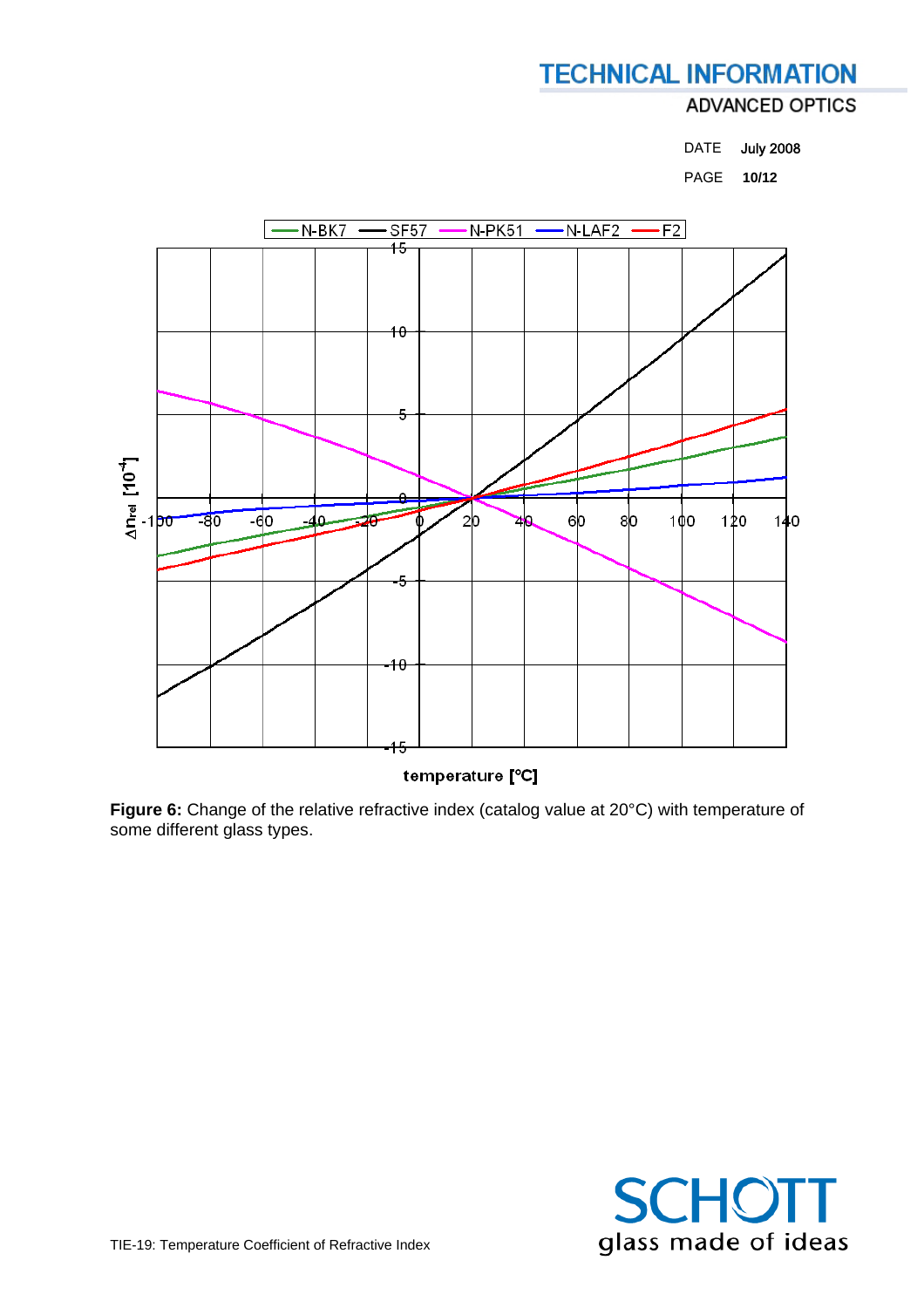DATE July 2008 PAGE **11/12** 

### **4. Athermal Glasses**

In conditions, where the optical system is subjected to varying inhomogeneous temperature environments, wave front distortions can be expected due to changes in optical path length and refractive index with temperature.

To compensate such effects, it is important that the effect of wave front distortions generated due to the inhomogeneous thermal expansion of the glass can be compensated by the refractive index change with temperature. The fact that the thermal expansion coefficient of optical glasses is always positive implies the need of optical glasses with a negative temperature coefficient to compensate thermal effect on the wave front. This can be expressed in the following equation:

$$
G = \alpha \cdot (n_{rel}(\lambda, T) - 1) + \frac{dn_{rel}(\lambda, T)}{dT}
$$
 (11)

 $\alpha$  is the thermal expansion coefficient of the glass, n<sub>rel</sub>(λ, T) the refractive index at the proposed wavelength. The value thermo optical constant G should be as low as possible. Glasses with an value of G near zero are called athermal glasses. Table 2 shows that not all glasses exhibiting a negative temperature coefficient are excellent athermal glasses. Optical glasses with negative temperature coefficients are N-FK5, N-PSK53, N-FK51A, N-PK52A and the precision molding glass P-PK53 and also LITHOTEC-CaF2. But only N-PK51, N-FK51A and N-PK52A show a real athermal behavior.

| <b>Glass</b>         | $n_e$   | <b>Relative temperature</b><br>coefficients of refractive<br>index [+20/+40 deg.C],<br>e-Line $[10^{-6}K^{-1}]$ | alpha -30/70<br>$10^{-6}$ K $^{-1}$ ] | G $[10^6K^1]$ |
|----------------------|---------|-----------------------------------------------------------------------------------------------------------------|---------------------------------------|---------------|
| <b>LITHOTEC-CAF2</b> | 1,43494 | $-10,20$                                                                                                        | 18,41                                 | $-2,19$       |
| <b>N-PK51</b>        | 1,53019 | $-6,70$                                                                                                         | 12,35                                 | $-0,15$       |
| N-PK52A              | 1,49845 | $-6,40$                                                                                                         | 13,01                                 | 0,08          |
| N-FK51A              | 1,48794 | $-5,70$                                                                                                         | 12,74                                 | 0,52          |
| <b>P-PK53</b>        | 1,52880 | $-5,20$                                                                                                         | 13,31                                 | 1,84          |
| N-FK5                | 1,48914 | $-1,00$                                                                                                         | 9,2                                   | 3,50          |
| N-PSK53A             | 1,62033 | $-2,40$                                                                                                         | 9,56                                  | 3,53          |
| N-PSK53              | 1,62247 | $-2,30$                                                                                                         | 9,4                                   | 3,55          |
| N-LAK12              | 1,68083 | $-0,40$                                                                                                         | 7,6                                   | 4,77          |
| N-BK7                | 1,51872 | 3,00                                                                                                            | 7,1                                   | 6,68          |
| <b>N-LAF2</b>        | 1,74791 | 1,00                                                                                                            | 8,06                                  | 7,03          |
| F <sub>2</sub>       | 1,62408 | 4,40                                                                                                            | 8,2                                   | 9,52          |
| <b>SF57</b>          | 1,85504 | 12,50                                                                                                           | 8,3                                   | 19,60         |

**Table 2**: Optical glasses and their thermo optical constant G.